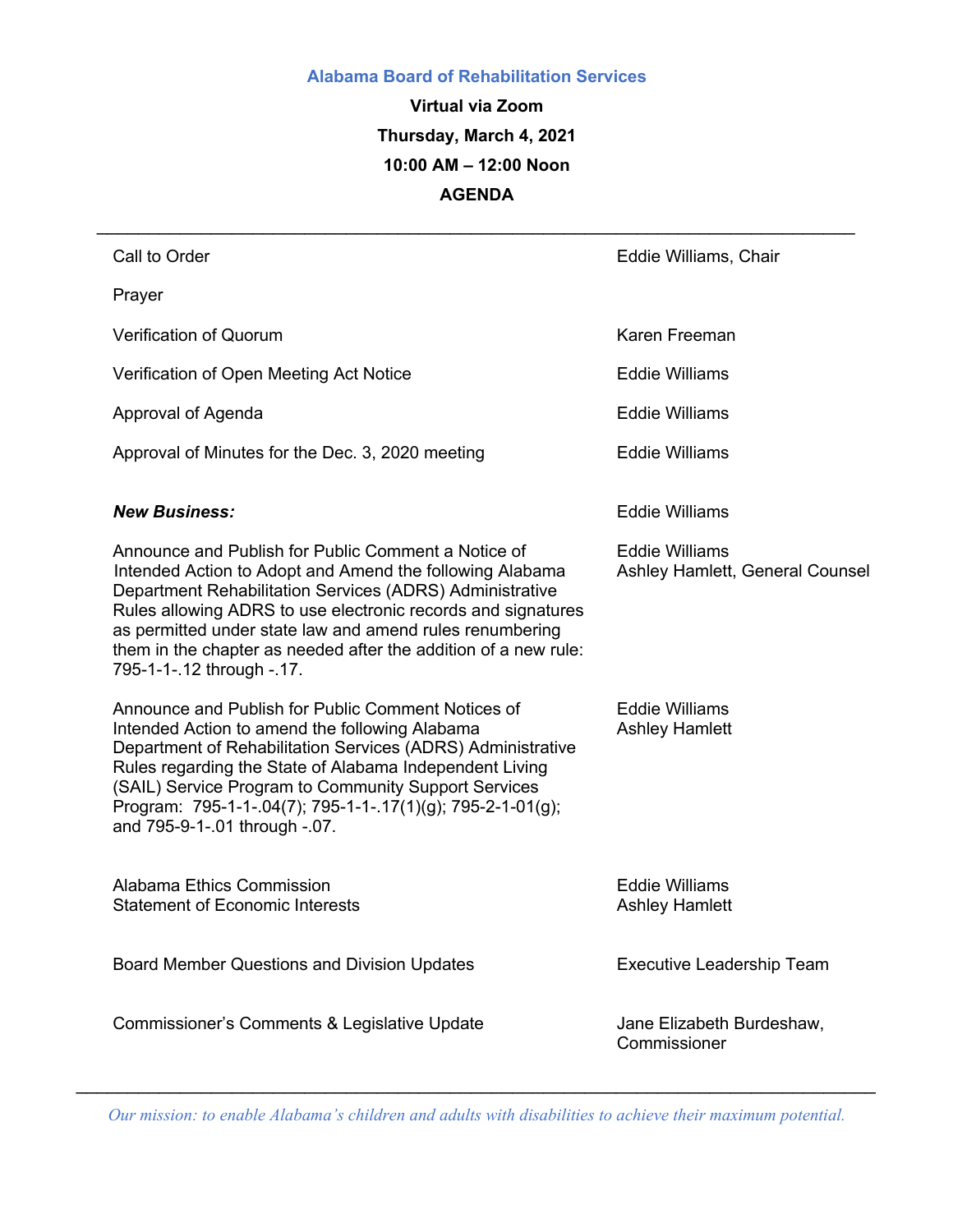#### *Announcements:*

Alabama Board of Rehabilitation Services meeting dates for *2021:*

- **Thursday, June 17, 2021 – 10:00 a.m.,** Montgomery/State Office, Large Conf. Room
- **Thursday, Sept. 16, 2021 – 10:00 a.m.,** Montgomery/State Office, Large Conf. Room
- **Thursday, Dec. 2, 2021 – 10:00 a.m.,** Montgomery/State Office, Large Conf. Room

Board Business/Discussion **Eddie Williams** 

Adjourn **Eddie Williams**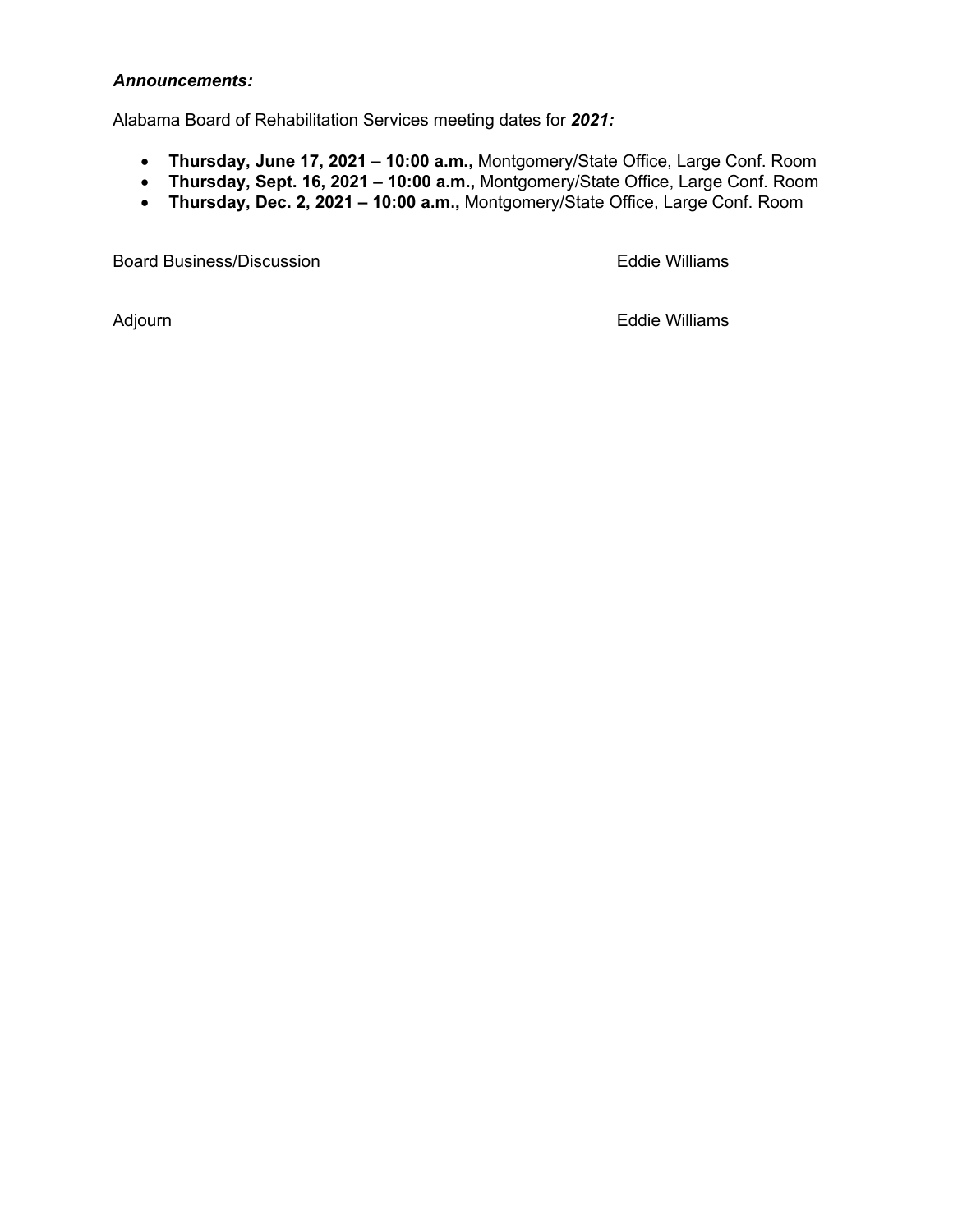# *Alabama Board of Rehabilitation Services Board Meeting Minutes Virtual Via Zoom Thursday, March 4, 2021*

#### **Call to Order:**

Mr. Eddie Williams, Board Chair, called the regularly scheduled open public meeting to order at 10:01 a.m.

#### **Prayer:**

Dr. Graham Sisson, Jr., Executive Director of the Alabama Governor's Office on Disability (GOOD), opened the board meeting with prayer.

## **Verification of Quorum:**

Board members present: Mr. Eddie Williams, Board Chair; Mrs. Penny Foster, Board Vice-Chair; Ms. Michelle Glaze; Mr. Jimmie Varnado; and Mr. Charles Wilkinson. A quorum was declared.

#### **Verification of the Open Meetings Act Notice:**

For the health and safety of the public (including the effectiveness of COVID-19 mitigation strategies), and in accordance with Section III (Open Meetings Act) in the First Supplemental State of Emergency: Coronavirus (COVID-19) Proclamation signed by Gov. Kay Ivey, Governor of the State of Alabama, on March 18, 2020, the Alabama Board of Rehabilitation Services' regularly scheduled board meeting was conducted virtually via Zoom and was open to the public. Interpreter services were provided via Zoom by Mr. Josh Brewer and Mrs. Jodie Jernigan.

Mrs. Karen Freeman verified that the Alabama Board of Rehabilitation Services meeting for March 4, 2021, was initially posted on the Alabama Secretary of State's website on Jan. 22, 2021 with the final revision for the public on Feb. 10, 2021.

Meeting registration information for the public was provided on the Alabama Department of Rehabilitation Services' website at the following link: https://rehab.alabama.gov/about/meet-ourboard with a deadline of Feb. 26, 2021, at 5:00 p.m. CDST. There were no outside registrants for the board meeting.

At the conclusion of the board meeting, a summary of the meeting was posted on the Alabama Department of Rehabilitation Services' public website on March 4, 2021, before the close of business. The summary recounted the deliberations conducted during the meeting and the actions taken with specificity to allow the public to understand what happened.

## **Approval of Agenda:**

Mr. Williams asked for a motion to approve the agenda. The motion to approve the agenda was made by Mrs. Foster and seconded by Mr. Varnado. The motion was approved.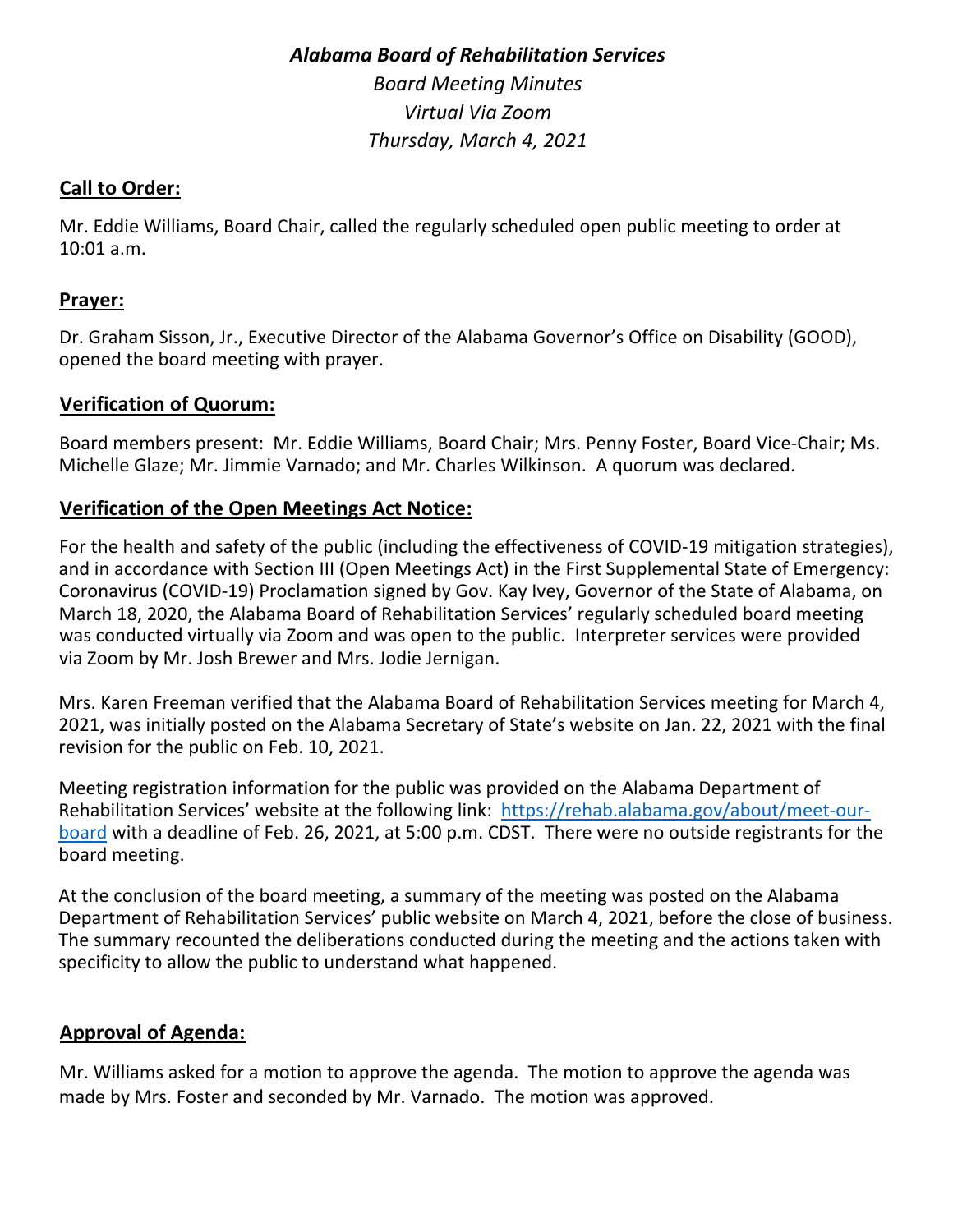# **Approval of Minutes for Dec. 3, 2020 Meeting:**

The minutes from the Dec. 3, 2020, meeting were mailed prior to the board meeting. Mr. Williams stated that if there were no corrections, the minutes would stand approved as presented. The minutes were approved by unanimous consent.

#### **New Business:**

#### **Alabama Department of Rehabilitation Services, Administrative Rules:**

Mr. Williams opened the floor for discussion indicating the Board would need to consider two motions for the Legal Office to propose and publish a new rule and amendments to the department's Administrative Codes Rules as follows:

A new rule and amendments to the department's Administrative Code Rules 795-1-1-.12 through - .17, Organization and Administration. The proposed new rule reflects the department's use of electronic records and signatures as allowed under state law. The amendments renumber rules in the chapter as needed after the addition of the new rule.

Mr. Williams moved that the Board announce and publish for public comment a Notice of Intended Action to adopt and amend the following Alabama Department of Rehabilitation Services (ADRS) Administrative Rules allowing ADRS to use electronic records and signatures as permitted under state law and amend rules renumbering them in the chapter as needed after the addition of a new rule: 795-1-1-.12 through -.17. The motion was seconded by Mr. Varnado and the motion was approved.

Amendments to the State of Alabama Independent Living (SAIL) Service Program reflecting the SAIL Service Program changing the former Independent Living Service Program to the current Community Support Services Program. The proposed amendments to Rules 795-1-1-.04, 795-1-1-.17, 795-2-1-.01, and 795-9-1-.01 through -.07 change references from Independent Living Service Program to Community Support Services Program. The change in the program name and services provided in the program are required by changes in federal funding.

Mr. Williams moved that the Board announce and publish for public comment Notices of Intended Action to amend the following Alabama Department of Rehabilitation Services Administrative Rules regarding the State of Alabama Independent Living (SAIL) Service Program to change the program name and services from Independent Living Service Program to Community Support Services Program: 795-1-1-.04(7); 795-1-1-.17(1)(g); 795-2-1-01(g); and 795-9-1-.01 through -.07. The motion was seconded by Mrs. Foster and the motion was approved.

Upon approval by the Board, a notice of the rule changes will appear in the Alabama Administrative Monthly in the March 31, 2021 edition. The notice will call for public comments and written requests to orally address the Board concerning the rule changes. The rule changes will also be placed on the department's public website.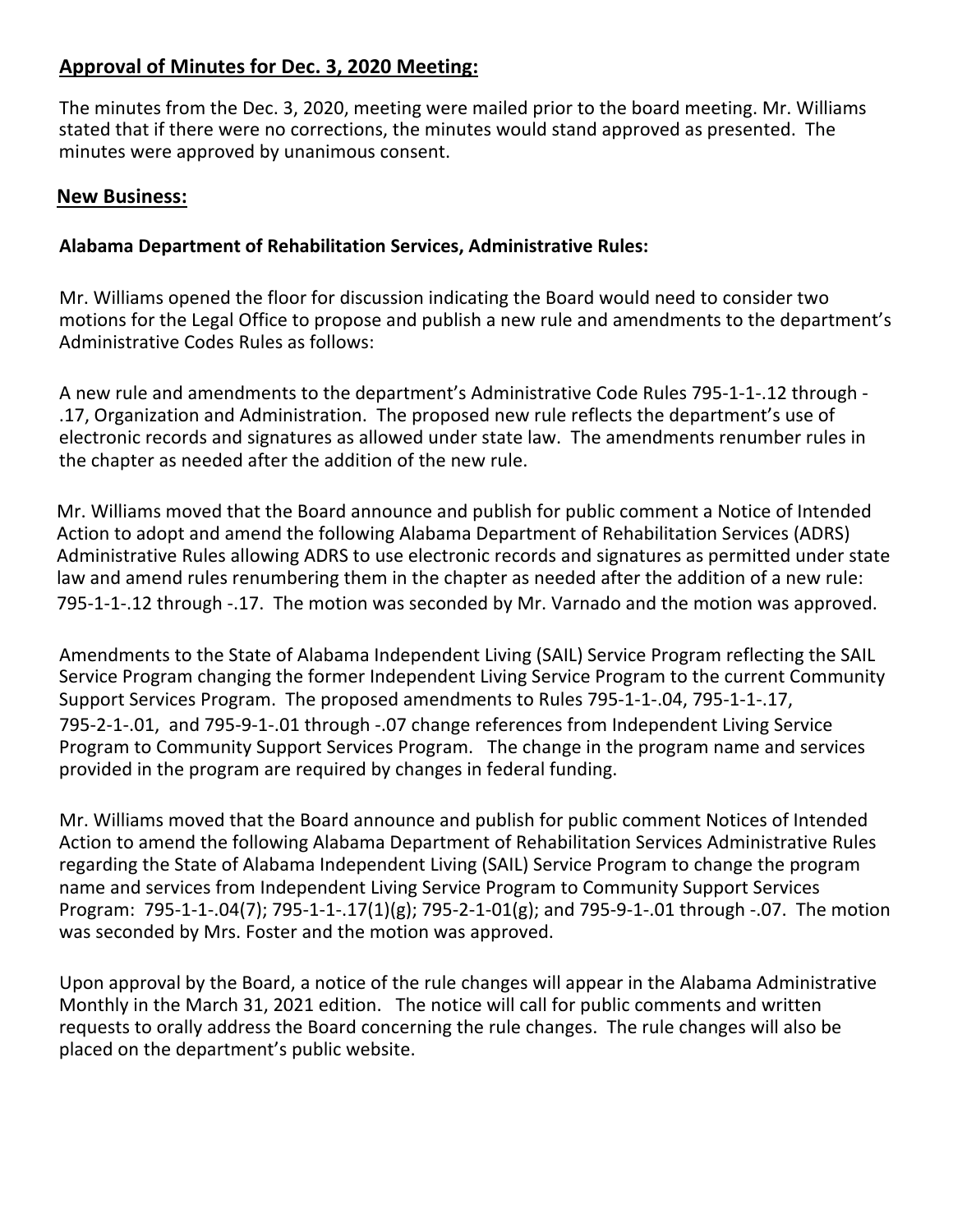#### **Alabama Ethics Commission/Statement of Economic Interests:**

Mr. Williams and Mrs. Ashley Hamlett, General Counsel reminded appointed Board members that they are required to file a Statement of Economic Interests form with the Alabama Ethics Commission, www.ethics.alabama.gov each year by April 30. These forms cover each calendar year, so Board members serving for any portion of the calendar year 2020, are required to file this statement by April 30, 2021.

#### **Board Member Questions and Division Updates:**

The Executive Leadership Team members were provided an opportunity to answer any questions and give updates to their written reports.

## **Commissioner's Comments & Legislative Update:**

Commissioner Burdeshaw reported that the Alabama Department of Rehabilitation Services (ADRS) submitted its budget request for FY 2022. The request included level funding for ADRS programs and an additional \$1,485,336.00 increase for Alabama's Early Intervention System (AEIS). Commissioner Burdeshaw was pleased to report that the Governor's Budget Recommendations include our department's total request. The additional request is based on average growth in the Early Intervention program over multiple years. 311 eligible children x \$398.00 monthly per child rate x 12 months = \$1, 485,336.00. This amount would once again allow the Early Intervention program to make it through the year. Commissioner Burdeshaw and Mrs. Jill West, Governmental Relations Manager, recently met virtually with Senator Arthur Orr, Chair of the Senate Finance and Taxation Education Committee, and shared information regarding the need for increased funds for AEIS. Also, a cover letter with justification for the increase was sent to Sen. Orr, Rep. Bill Poole (Chair of the House Ways & Means Educational Committee), and House Speaker Mac McCutcheon.

#### **2021 Alabama Legislative Session - Bill Tracking:**

Commissioner Burdeshaw discussed various legislative bills that she is tracking:

• **SB221**: Commissioner Burdeshaw reached out to Senator Clyde Chambliss, Jr. to request the addition of the Alabama Department of Rehabilitation Services (ADRS) to page four as part of the Study Commission on Interagency Cooperation and Collaboration on the Rehabilitation and Reintegration of Formerly Incarcerated Individuals. Partners at the Alabama Department of Mental Health contacted Commissioner Burdeshaw about the bill and were hopeful that ADRS could be added to the Study Commission.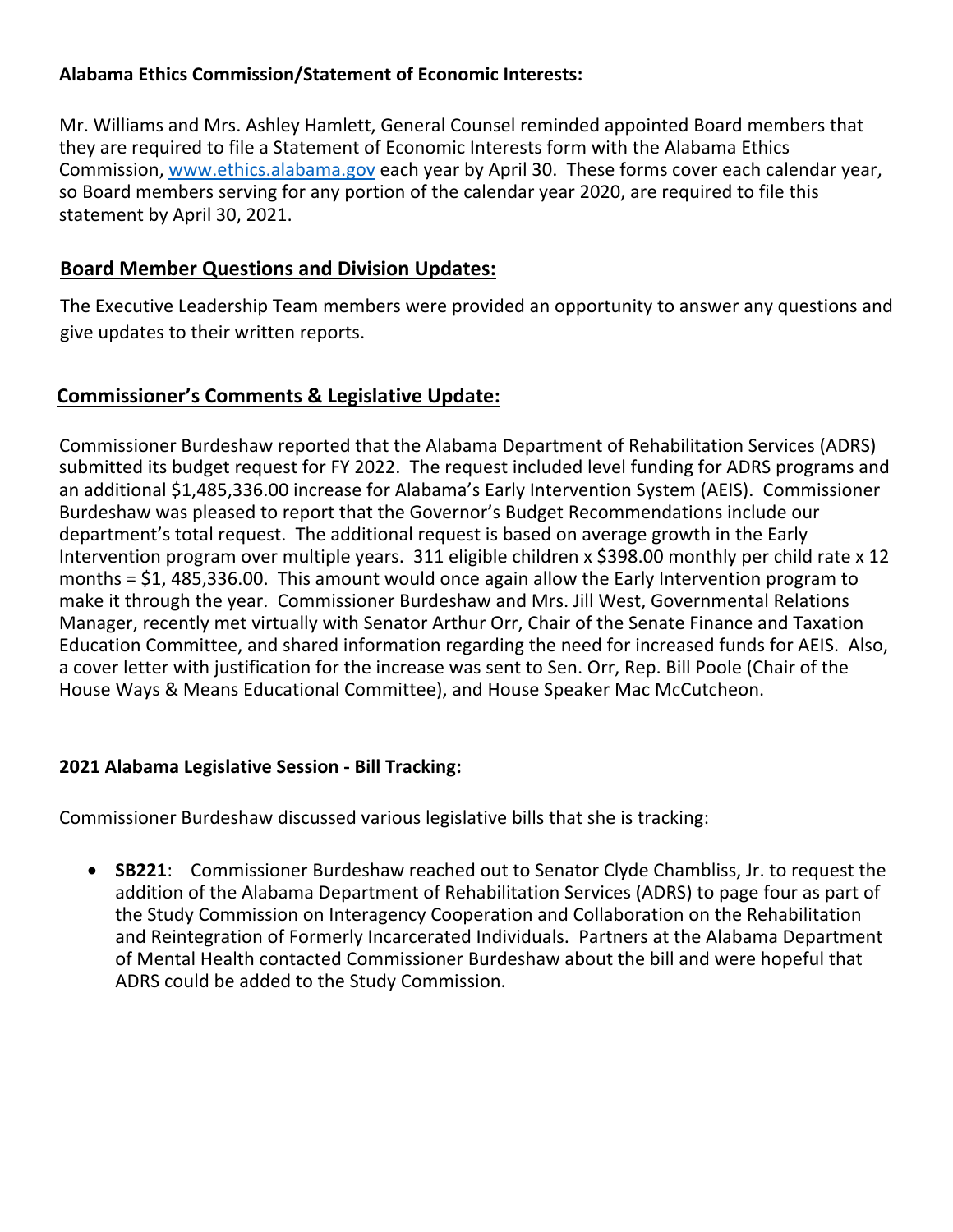- **SB77**: Competitive bids by co. and city bds of ed and gov't entities, exclusion for purchases through cooperative purchasing agreements to include leases and lease/purchase agreements. Commissioner Burdeshaw expressed concern with purchasing guideline outside of the system for our clients. She is planning to reach out to Sen. Arthur Orr to request an exemption for case service expenditures for direct client purchases under the Alabama Department of Rehabilitation Services.
- **HB340:** Health, mental health, law enforcement, authorized to take an individual with mental illness into protective custody under certain conditions, protection from civil and criminal liabilities. Commissioner Burdeshaw expressed concerns about some of the language in this bill and stated support for the new Crisis Diversion Centers in Alabama.

Commissioner Burdeshaw and Dr. Sisson will postpone pursuing sponsorship in the Alabama House and Senate related to the Alabama Work Opportunity Tax Credit during this 2021 legislative session as they pursue additional support from partner agencies that also serve individuals with disabilities.

# **Alabama Board of Rehabilitation Services Notifications:**

Commissioner Burdeshaw has located a potential candidate, Mr. Kevin Kidd, to fill the vacancy for Congressional District 4, following the death of Mrs. Leah Patterson Lust. The vacant seat must be filled by an individual with a disability. Mr. Kidd is interested and available to serve. Commissioner Burdeshaw is planning to send Mr. Kidd's personal information to the Governor's Office for consideration for the appointment. Upon approval, the Alabama Department of Rehabilitation Services will seek confirmation by the Alabama Senate.

Mr. Williams has agreed to serve another term if appointed by Governor Ivey and confirmed by the Alabama Senate. Mr. Williams' current term expires on Sept. 30, 2021. The Alabama Department of Rehabilitation Services will seek re-appointment for Mr. Williams during the 2021 legislative session.

State law requires the Alabama Board of Rehabilitation Services to consist of seven members, one from each U.S. Congressional District, with three being individuals with a disability, one member shall be a parent of a child with a disability, and three members shall be from business or industry.

#### **Announcements:**

Alabama Board of Rehabilitation Services meetings dates for *2021:*

- **Thursday, June 17, 2021 – 10:00 a.m., TBD (in-person or virtual)**
- **Thursday, Sept. 16, 2021 – 10:00 a.m.,** ADRS Montgomery/State Office, Large Conf. Room
- **Thursday, Dec. 2, 2021 – 10:00 a.m.,** ADRS Montgomery/State Office, Large Conf. Room